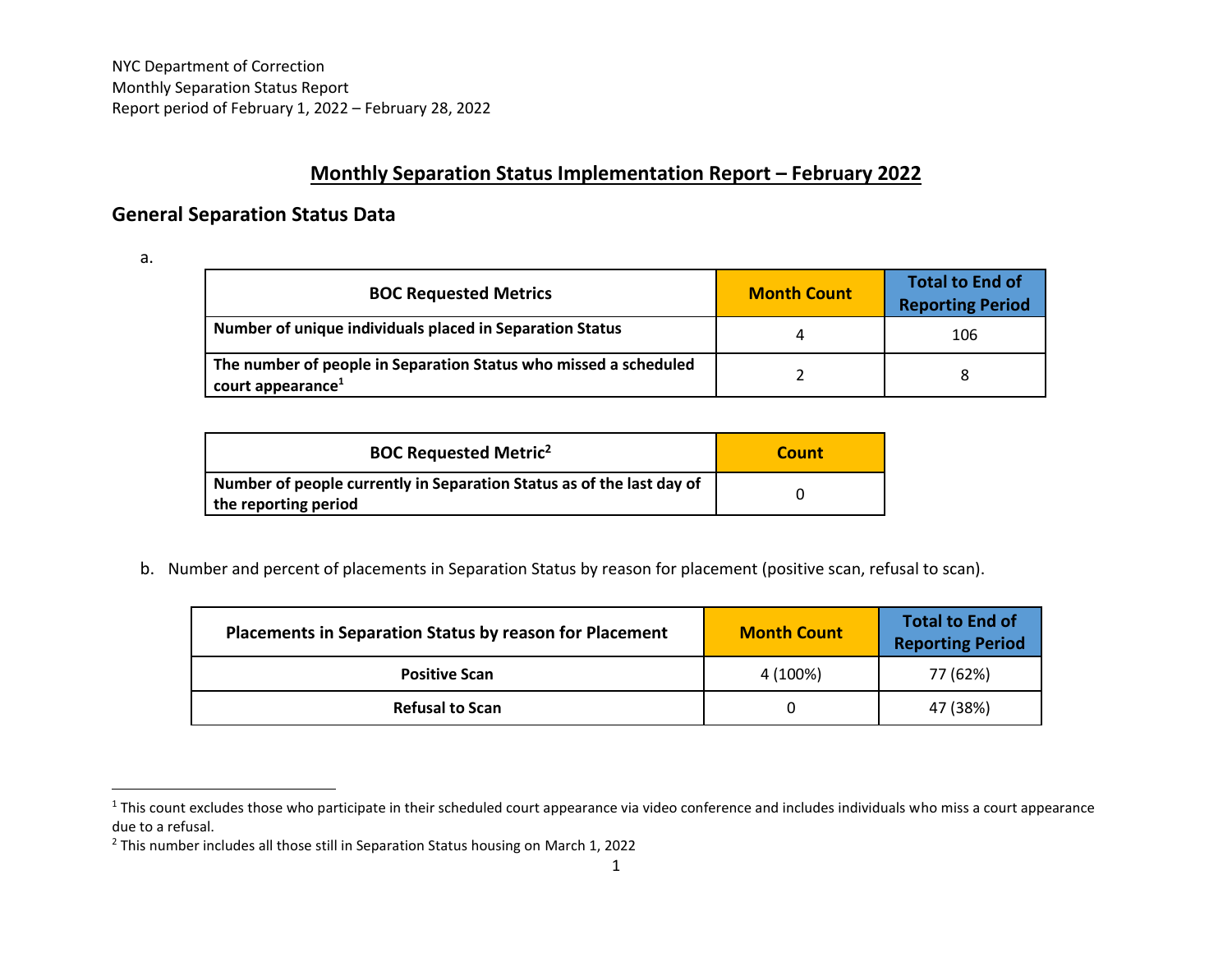c. Number of unique individuals with multiple placements in Separation Status disaggregated by number of placements.

| Unique Individuals with Multiple Placements | <b>Total to End of</b><br><b>Reporting Period</b> |
|---------------------------------------------|---------------------------------------------------|
| 2 Placements                                | 16                                                |
| <b>3 Placements</b>                         |                                                   |

d. Number of people removed from Separation Status during the reporting period, in total and disaggregated by removal reason.

| People removed disaggregated by removal reason   | <b>Month Count</b> | <b>Total to End of</b><br><b>Reporting Period</b> |
|--------------------------------------------------|--------------------|---------------------------------------------------|
| <b>Cleared scanner</b>                           |                    | 119                                               |
| Removed for clinical evaluation and/or treatment |                    |                                                   |
| <b>Discharged from custody</b>                   |                    |                                                   |
| Other <sup>3</sup>                               |                    |                                                   |
| TOTAL:                                           |                    | 174                                               |

<sup>&</sup>lt;sup>3</sup> This category accounts for exigent circumstances and temporary removals.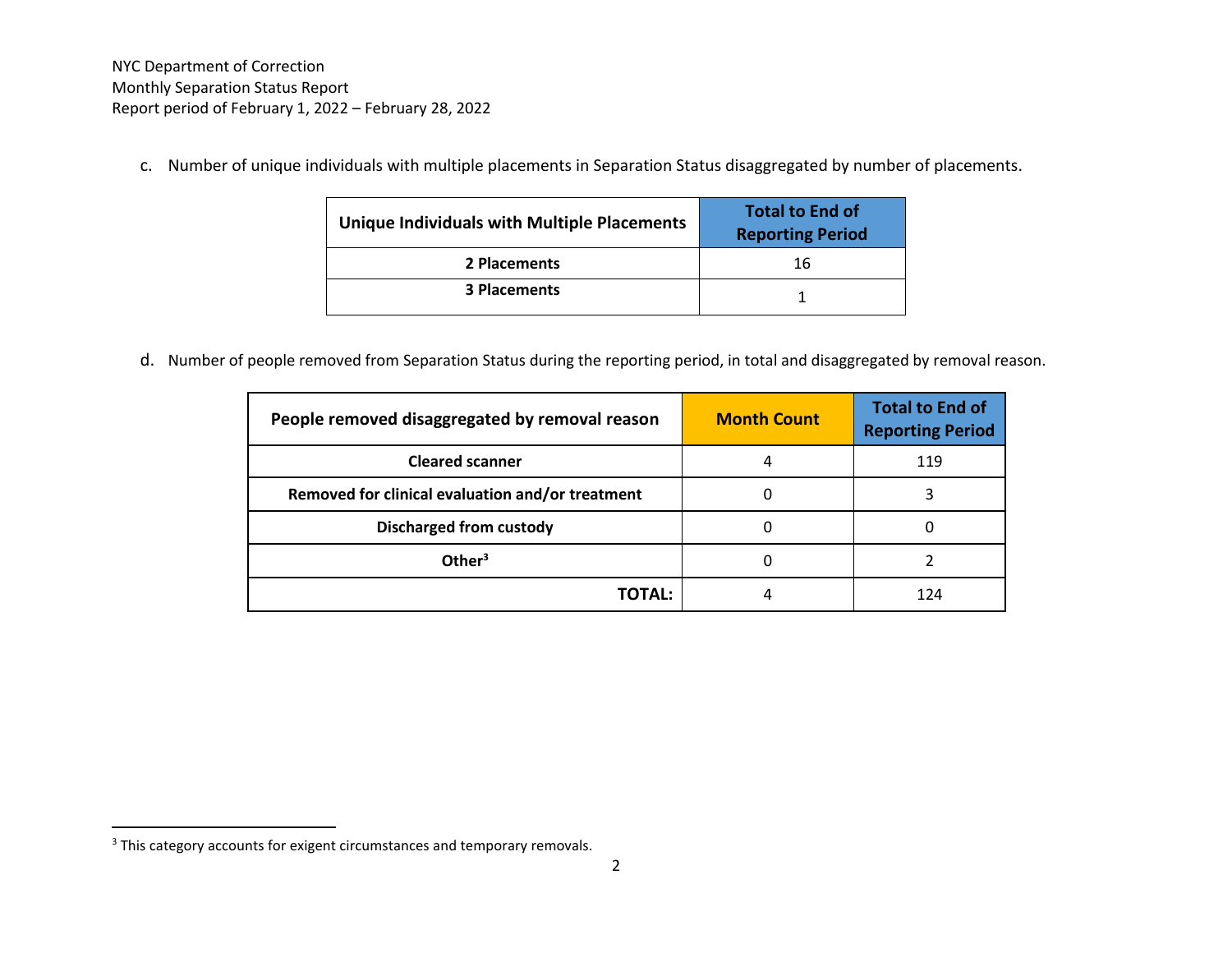e. The Mean, Median, Min, Max length of stay in Separation Status (in hours), overall since start of the Department's use of Separation Status and by month.

| <b>Length of Stay in Separation</b><br><b>Status (hours)</b> | <b>Reporting Month</b> | <b>Overall to End of</b><br><b>Reporting Period</b> |
|--------------------------------------------------------------|------------------------|-----------------------------------------------------|
| Mean                                                         | 42.0                   | 35.6                                                |
| Median                                                       | 18.4                   | 22.6                                                |
| Min                                                          | 14.9                   | 2.9                                                 |
| Max                                                          | 116.1                  | 280.1                                               |

f. The Mean, Min, Max time in Separation Status for those still in Separation Status as of the last day of the reporting period.

| <b>Time in Separation Status (hours)</b> |     |  |
|------------------------------------------|-----|--|
| <b>Mean</b>                              | N/A |  |
| <b>Median</b>                            | N/A |  |
| Min                                      | N/A |  |
| Max                                      | N/A |  |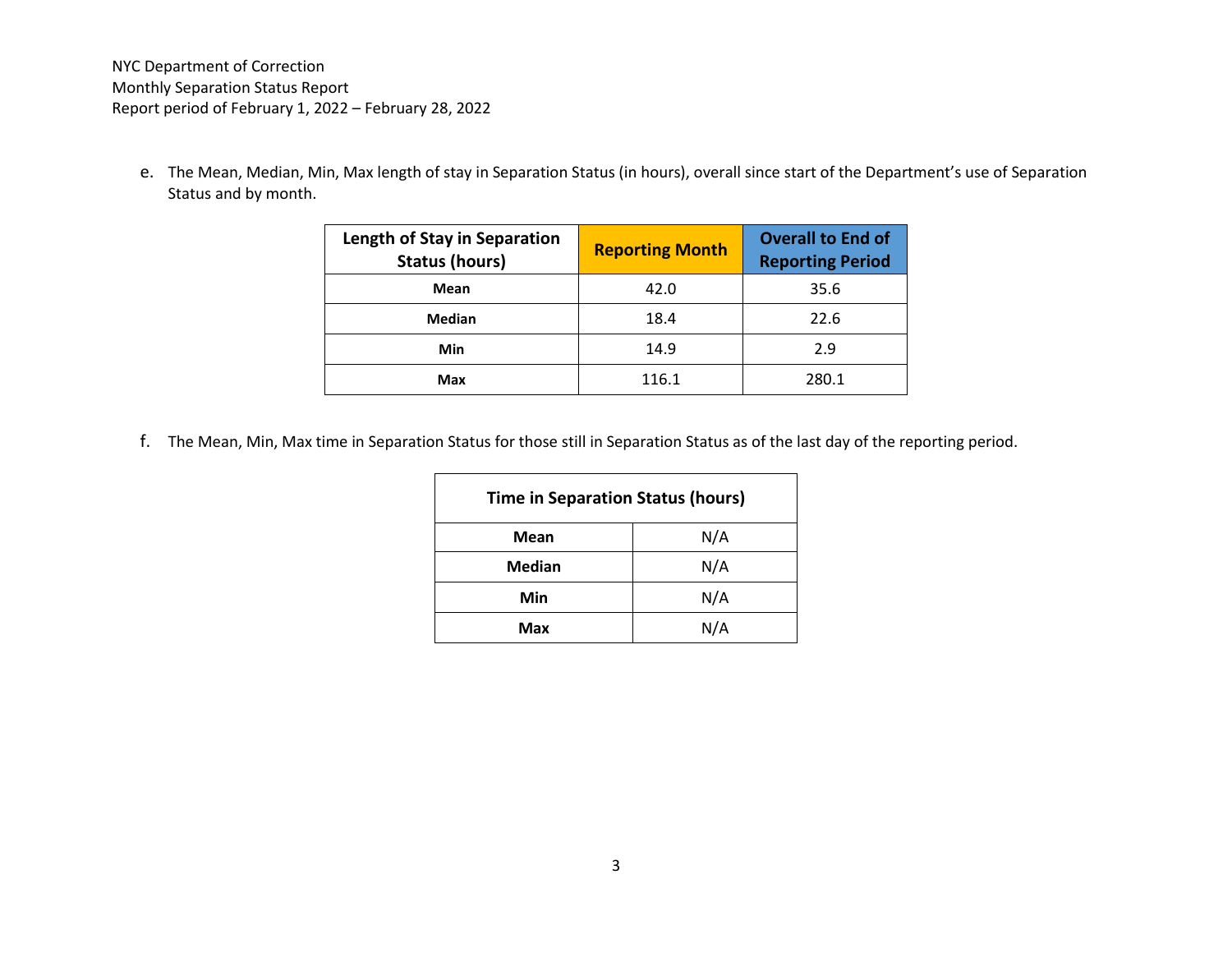## **Contraband Data**

g. Number of contraband items recovered prior to a scan by the type of contraband recovered.

| <b>Contraband Items Recovered Prior to a Scan</b> | <b>Month Count</b> | <b>Total to End of</b><br><b>Reporting Period</b> |
|---------------------------------------------------|--------------------|---------------------------------------------------|
| <b>Bladed Weapons</b>                             | 0                  | 16                                                |
| <b>Non-bladed Weapons</b>                         | 0                  | 14                                                |
| <b>Escape Contraband</b>                          | 0                  | 0                                                 |
| <b>Drugs</b>                                      | 0                  | 132                                               |
| Other                                             | 0                  | 9                                                 |
| <b>TOTAL</b>                                      | 0                  | 171                                               |

h. Number of contraband items recovered after a positive scan without the use of Separation Status by the type of contraband recovered.

| <b>Contraband Items Recovered After a Positive Scan</b> | <b>Month Count</b> | <b>Total to End of</b><br><b>Reporting Period</b> |
|---------------------------------------------------------|--------------------|---------------------------------------------------|
| <b>Bladed Weapons</b>                                   | 2                  | 84                                                |
| <b>Non-bladed Weapons</b>                               | 3                  | 117                                               |
| <b>Escape Contraband</b>                                | 0                  | 5                                                 |
| <b>Drugs</b>                                            | 0                  | 67                                                |
| Other                                                   | 0                  | 106                                               |
| <b>TOTAL</b>                                            | 5                  | 379                                               |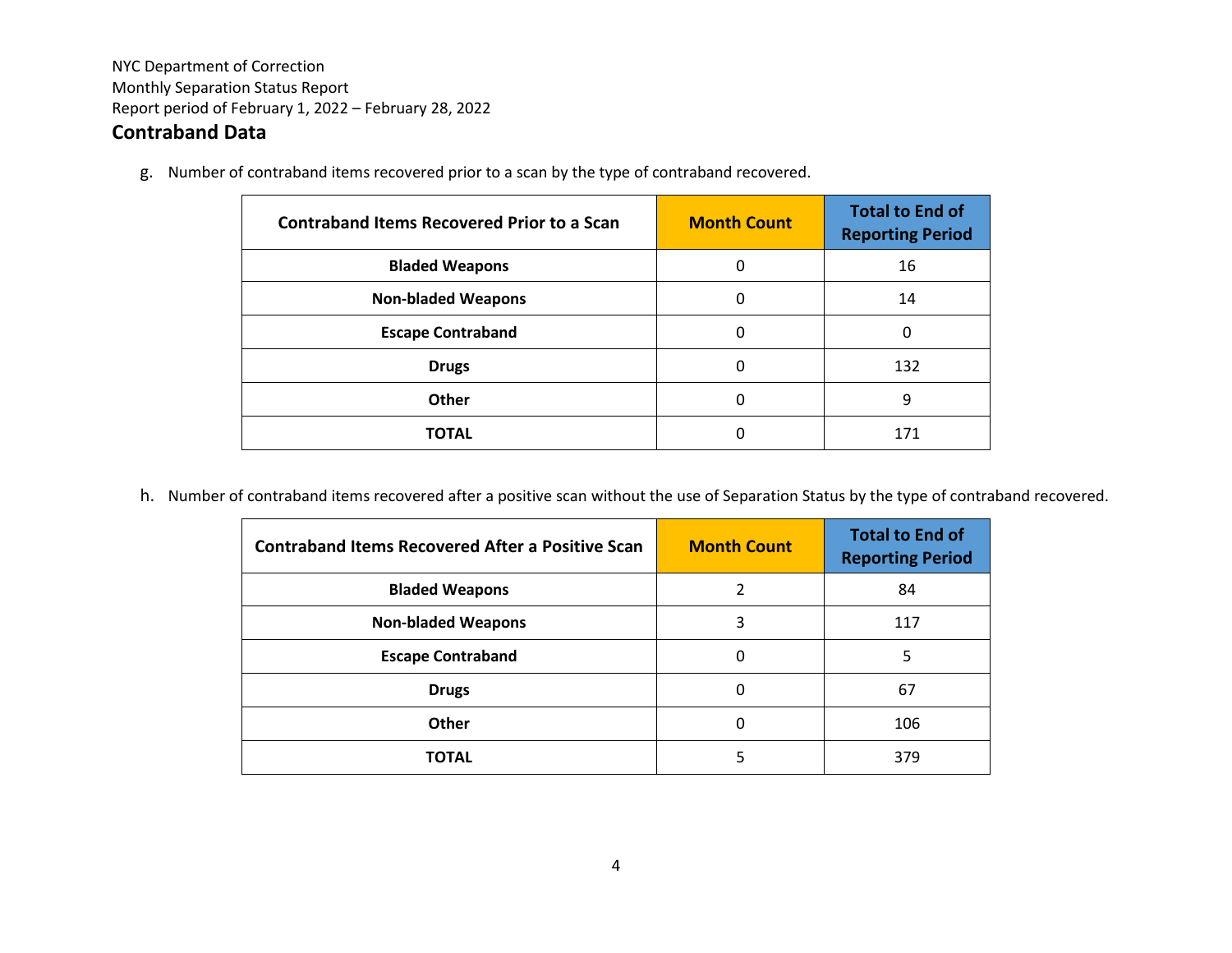NYC Department of Correction

Monthly Separation Status Report

Report period of February 1, 2022 – February 28, 2022

i. Number and percent of Separation Status placements with contraband recovered disaggregated by type of contraband recovered.

| Placements Resulting in Contraband Recovered <sup>45</sup> | <b>Month Count</b> | <b>Total to End of</b><br><b>Reporting Period</b> |
|------------------------------------------------------------|--------------------|---------------------------------------------------|
| <b>Bladed Weapons</b>                                      |                    | 19 (48%)                                          |
| <b>Non-bladed Weapons</b>                                  | 0                  | 9(23%)                                            |
| <b>Escape Contraband</b>                                   | 0                  | 0                                                 |
| <b>Drugs</b>                                               | 0                  | 1(2%)                                             |
| Other                                                      | 0                  | 10 (25%)                                          |

j. Number of contraband items recovered from Separation Status by the type of contraband recovered.

| <b>Contraband Items Recovered in Separation Status</b> | <b>Month Count</b> | <b>Total to End of</b><br><b>Reporting Period</b> |
|--------------------------------------------------------|--------------------|---------------------------------------------------|
| <b>Bladed Weapons</b>                                  |                    | 32                                                |
| <b>Non-bladed Weapons</b>                              | 0                  | 9                                                 |
| <b>Escape Contraband</b>                               | 0                  | 0                                                 |
| <b>Drugs</b>                                           | 0                  | 4                                                 |
| <b>Other</b>                                           | 0                  | 14                                                |
| TOTAL                                                  |                    | 59                                                |

<sup>&</sup>lt;sup>4</sup> This table represents placements which resulted in contraband recovered. Contraband may have been recovered from individuals following placement, or recovered from the Separation Status unit following, or during an individual's placement.

<sup>&</sup>lt;sup>5</sup> In total to date, 36 placements have resulted in contraband recovered. Placements which result in the recovery of contraband items that fall under more than one contraband type are each counted within their respective category.